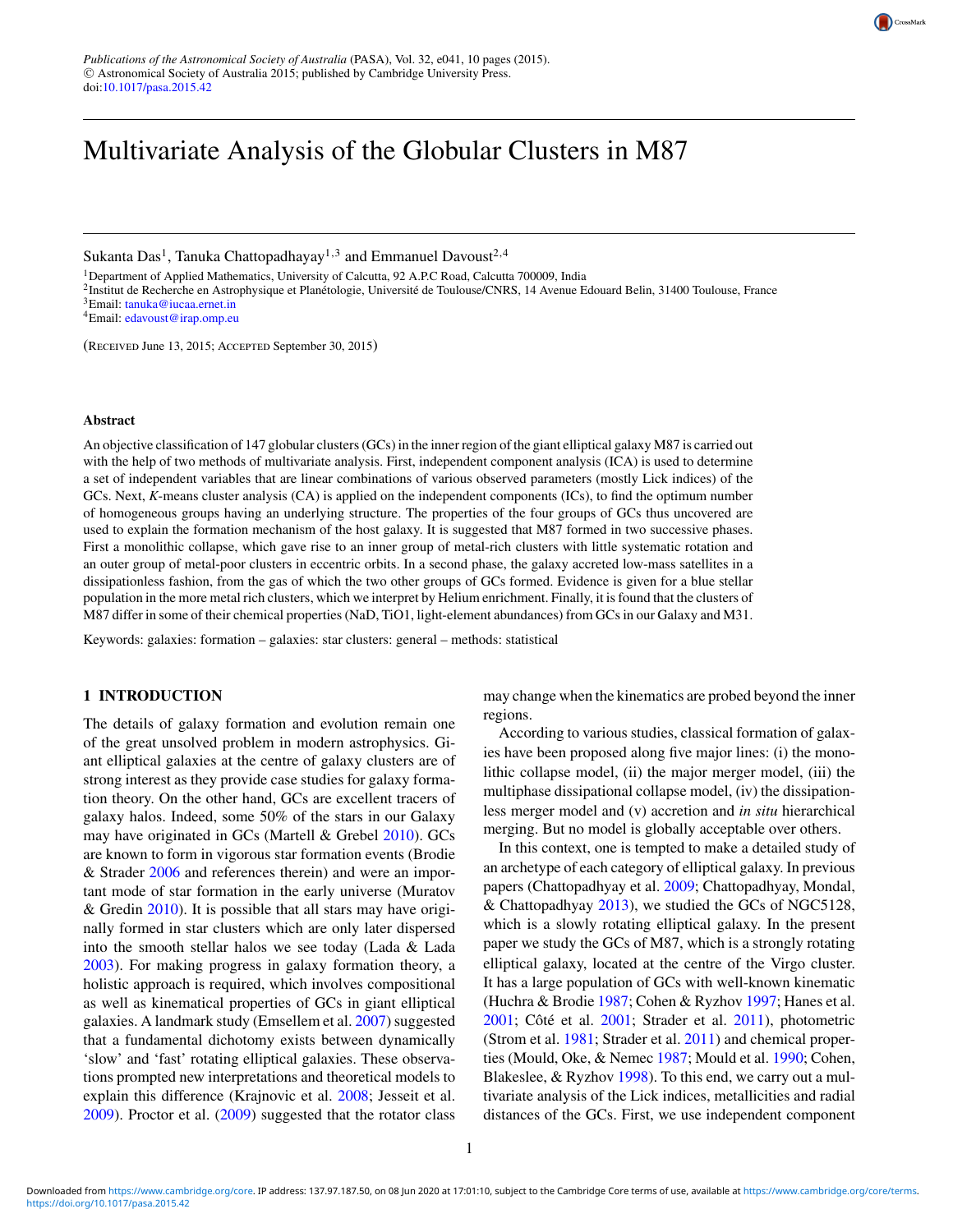

**Figure 1.** Comparison of the histograms of  $i_{\text{mag}}$  and R of the GCs of our sample (red solid line) and the sample of Strader et al. [\(2011\)](#page-9-0) (black solid line).

analysis (hereafter ICA), suitable for non-Gaussian data sets to search for the independent components (hereafter IC). The number of such components, which are linear combinations of parameters, is equal to the number of parameters (*p*, say). Since only a few (say,  $m \ll p$ ) of the IC components may explain a larger percentage of variation in the data, one can take only those m components instead of all p components. Then the GCs are classified on the basis of those *m* ICs using another exploratory data analytic method, namely *K*-means CA (Chattopadhyay et al. [2009;](#page-8-0) Chattopadhyay, Sharina, & Karmakar [2010;](#page-8-0) Chattopadhyay et al. [2012;](#page-8-0) Chattopadhyay & Karmakar [2013;](#page-8-0) Chattopadhyay, Mondal, & Chattopadhyay [2013\)](#page-8-0) to find the homogeneous groups. In the end, the properties of the homogeneous groups of GCs allow us to propose a possible scenario for the formation of the GCs and their host galaxy.

The data sets used are presented in Section 2. [Section 3](#page-2-0) describes different methods used in the study. The results and interpretations have been included in [Section 4.](#page-3-0)

# **2 DATA SET**

The Lick indices (*H*β, Mg1, Mg2, Mgb, Fe5270, Fe5335, NaD and TiO1) and metallicities (Fe/H) used in the present analysis were taken from Cohen et al. [\(1998\)](#page-8-0). From the orig-

PASA, 32, e041 (2015) doi[:10.1017/pasa.2015.42](http://dx.doi.org/10.1017/pasa.2015.42) inal sample of 150 GCs we removed the GCs with identification numbers 5024 and 5026, because they are redundant with 978 (Hanes et al. [2001\)](#page-8-0), as well as 321 which is a star (Strader et al. [2011\)](#page-9-0), thus reducing the sample to 147 GCs. In the latter paper, the identification number given by Cohen et al.  $(1998)$  is preceded by 'S'. The velocities  $v_{rad}$ , half-light radii  $r_h$ , *i* magnitudes ( $i_{\text{mag}}$ ) and ( $g - r$ ) and ( $g - i$ ) colours were taken from Strader et al. [\(2011\)](#page-9-0). The radial distances *R* and position angles  $\psi$  were derived from the coordinates listed in Strader et al. [\(2011\)](#page-9-0), assuming that the centre of the system of GCs is also that of the galaxy, which is at  $\alpha_c = 12$ h 30 m 49.42 s and  $\delta_c = 12d 23' 28.044''$  (Lambert & Gontier [2009\)](#page-8-0).

It is to be noted that our sample size is small compared to the recently observed samples by various authors (e.g. Strader et al. [2011\)](#page-9-0). We have thus plotted the histograms of *i*magnitudes and radial distances of our sample and have compared with the sample used by Strader et al. [\(2011\)](#page-9-0) (Figure 1). Now Strader et al. [\(2011\)](#page-9-0) have found that the bright and faint GCs have the same velocity dispersions (sigma  $=$  340 and  $339 \text{ km s}^{-1}$ ). In their Section 6.3.4, they find that there is no strong trend with magnitude for the red GCs. For the blue GCs, there is perhaps an avoidance of the systematic velocity, although marginal. The conclusion is that the bright and faint compact blue GCs belong to the same population. So we can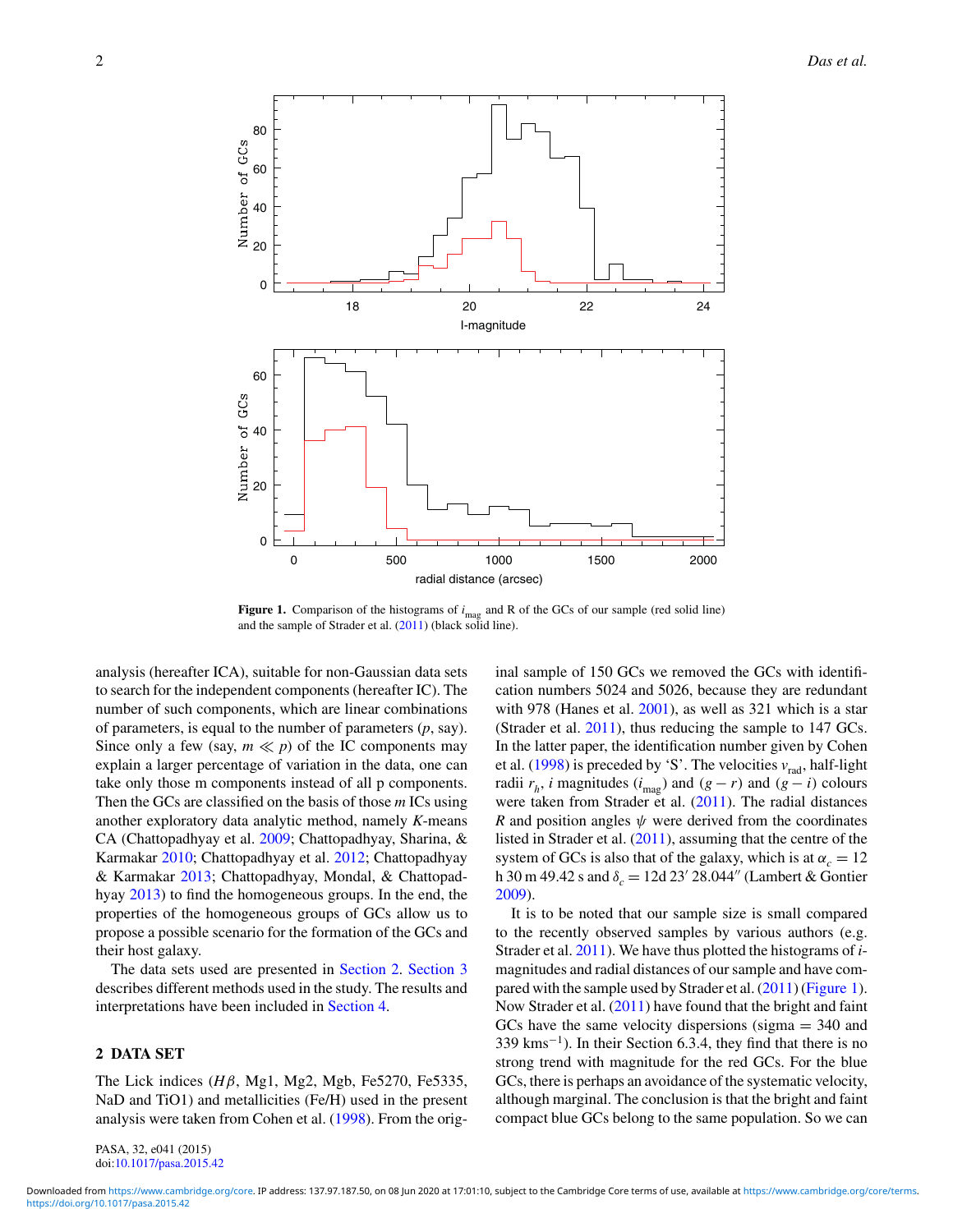<span id="page-2-0"></span>safely say that, if the kinematics are an indicator of the origin of GCs, then our sample should be enough to determine the origin of the inner GCs.

For comparison purposes, we used the Lick indices of 313 old clusters in M31 (Schiavon et al. [2012\)](#page-9-0), those of 47 GCs in 4472 (Cohen, Blakeslee, & Côté [2003\)](#page-8-0) and 33 GCs in NGC 4636 (Park et al. [2012\)](#page-9-0).

## **3 STATISTICAL METHODS**

#### **3.1. Shapiro–Wilk test**

The choice of statistical methods to apply to a set of data depends on its Gaussian or non-Gaussian nature. We have thus tested the Gaussianity of our data set by the Shapiro– Wilk test [\(1965\)](#page-9-0). According to this test, the null hypothesis is that the data set is Gaussian. The test statistic W is defined as  $W = \sum_{i=1}^{n} a_i x_i^2 / \sum_{i=1}^{n} (x_i - \bar{x})^2$  where *n* is the number of observations,  $x_i$  are the ordered sample values and  $a_i$  are constants generated from means, variances, and covariances of the order statistics of a sample of size *n* from a normal distribution. In our case the data set is multivariate, hence we have used the multivariate extension of the Shapiro–Wilk test. We found that the *p* value of the test is  $1.327 \times 10^{-11}$ , which is very small. Thus, the null hypothesis is rejected at a 5% level of significance. We conclude that the present data set is non-Gaussian in nature.

#### **3.2. Independent component analysis**

While Principal Component Analysis (PCA) applies to Gaussian data sets, ICA applies to non-Gaussian data sets. ICA is a dimension reduction technique, i.e. it reduces the number of observable parameters *p* to a number  $m$  ( $m \ll p$ ) of new parameters, where these new parameters are the linear combinations of *p* parameters, such that these *m* parameters are mutually independent. Mathematically speaking, let  $X_1, X_2, \ldots, X_p$  be *p* random vectors (here *p* parameters) and *n* (here 147) be the number of observations of each  $X_i$  ( $i =$  $1, 2, \ldots, p$ .

Let

$$
X = AS,\tag{1}
$$

where  $S = [S_1, S_2, \dots, S_p]$  is a random vector of hidden components  $S_i$  ( $i = 1, 2, \ldots, n$ ) such that  $S_i$  are mutually independent and A is a non-singular matrix. The goal of ICA is to estimate *A* and to find *S* by inverting *A*, i.e.

$$
S = A^{-1}X
$$
 i.e.  $S = WX$ . (2)

Under ICA, we find the components  $[S_1, S_2, \ldots, S_n]$  those are independent by finding an unmixing matrix W in such a way that the covariance between any two nonlinear functions  $g_1(S_i)$  and  $g_2(S_i)$  for  $i \neq j$  is zero i.e. the ICs are nonlinearly uncorrelated (for more details, see Comon [\(1994\)](#page-8-0); Chattopadhyay Mondal, & Chattopadhyay, [\(2013\)](#page-8-0) and references therein).

At present, there is no better method available to automatically determine the optimum number of ICs. In this paper, the number of ICs is determined by the number of Principal Components (PCs) chosen (Albazzaz and Wang, [2004\)](#page-8-0). To reduce the number of components  $S_i$  from  $p$  to  $m \ll p$ , one is to perform PCA (Babu et al. [2009;](#page-8-0) Chattopadhyay & Chattopadhyay [2007;](#page-8-0) Fraix-Burnet et al. [2010;](#page-8-0) Chattopad-hyay et al. [2010\)](#page-8-0). In this method also  $Y_i$ 's ( $i = 1, 2, ..., p$ ) vectors are found, which are linear combinations of  $X_i$ 's ( $i = 1, 2, \dots, p$ ) such that  $Y_i$ 's are uncorrelated. The number of (initially *p*) components is reduced to *m* by taking those  $Y_i$ 's ( $i = 1, 2, ..., m$ ) for which the corresponding eigenvalues  $λ<sub>i</sub> ∼ 1$ .

In the present work, we have first performed PCA to find the significant number of IC components to be chosen. PCA applies to Gaussian data, but the present data set is non-Gaussian, so we performed ICA. In PCA, the maximum variation with significantly high eigenvalue (viz.  $\lambda \sim 1$ ) was found to be almost 78% for three PCA components. Hence, we have chosen three IC components for the CA. The parameters chosen for ICA are the Lick indices *H*β, Mg1, Mg2, Mgb, Fe5270, Fe5335, NaD, TiO, the metallicity Fe/H, the photometric parameters magnitude  $i_{\text{mag}}$  and colours ( $g-r$ ), (*g*−*i*) and the projected galactocentric distance *R* (in arcsec).

### **3.3.** *K***-means cluster analysis**

*K*-means CA is a multivariate technique for finding homogeneous groups in a data set giving information of the underlying structure in this data set. In this method one finds *k* groups, provided each group contains an object and each object belongs to exactly one group. Hence, the maximum and minimum number of possible groups are  $k = n$  and  $k = 1$ , respectively. The algorithm is as follows :

- (i) All the objects are divided into *k* (given) groups in a random manner.
- (ii) Any group is selected and any particular object of that group is taken first. Then the parametric distance (here the parameters are three IC components) from the chosen object is computed for the remaining objects. If the distance between objects in the group is greater than that for objects in other groups, they are interchanged.
- (iii) Process (ii) is applied for all objects and for all groups.
- (iv) Steps (i) and (iii) are continued until there is no further change.

The *k* groups thus found are coherent in nature.

The optimum value of *k* is found as follows. First one finds groups for  $k = 1, 2, 3, \dots$  etc. Then a distance measure  $d_k$  is computed by

$$
\mathbf{d}_k = (1/p)\min_x E[(x_k - c_k)'(x_k - c_k)],\tag{3}
$$

which is the distance of  $x_k$  vector (values of parameters) from the centroid  $c_k$  of the corresponding group. The optimum value of *k* is that for which  $J_k = (d_k^{(-p/2)} - d_{k-1}^{(-p/2)})$ ,

PASA, 32, e041 (2015) doi[:10.1017/pasa.2015.42](http://dx.doi.org/10.1017/pasa.2015.42)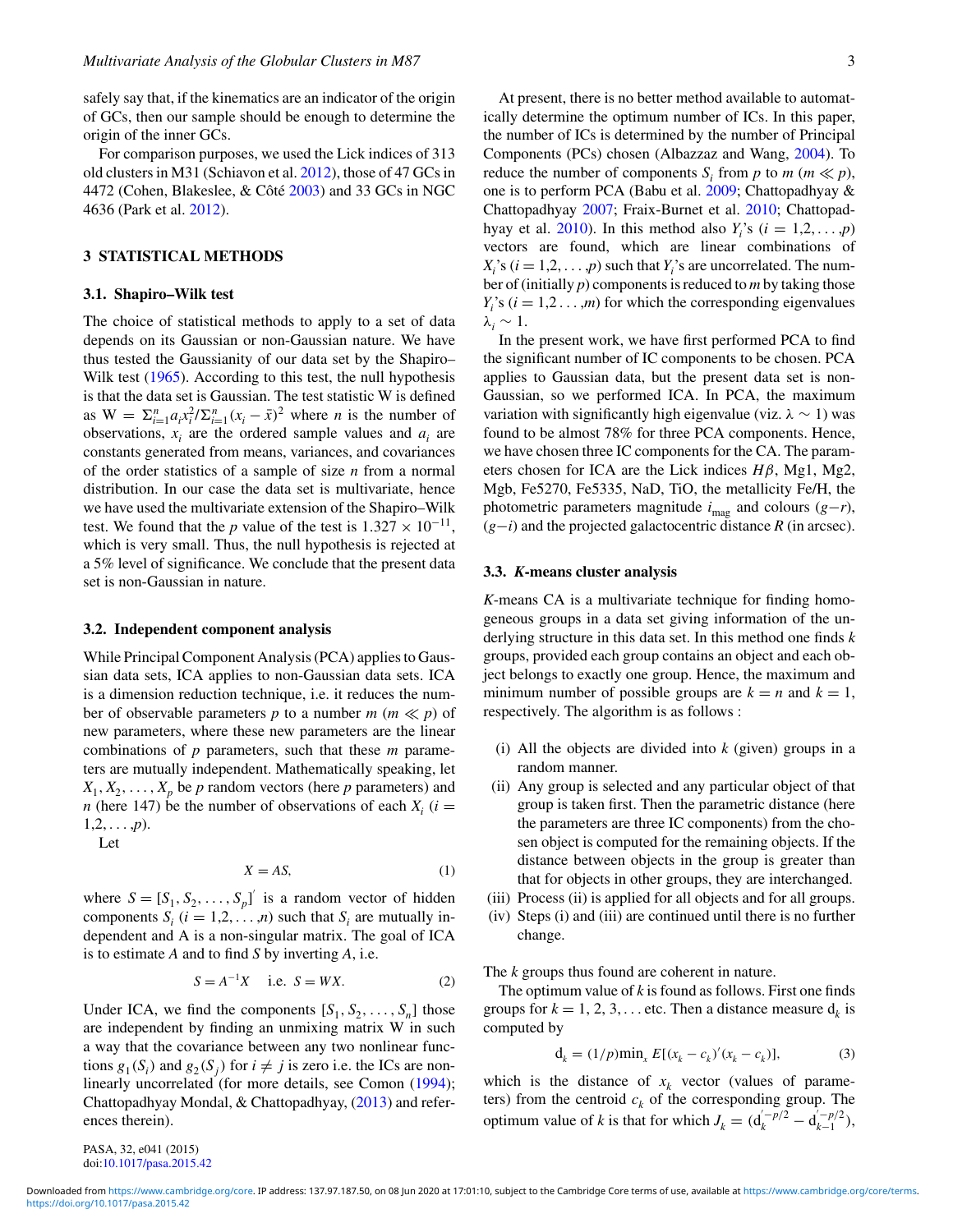<span id="page-3-0"></span>**Table 1.** Discriminant analysis for *K*-means classification: G1, G2, G3, and G4 are groups found by *K*-means cluster analysis and *G*1∗, *G*2∗, *G*3∗, and *G*4<sup>∗</sup> are groups found by discriminant analysis.

| DA groups | G1 | G <sub>2</sub> | G <sub>3</sub> | G <sub>4</sub> |
|-----------|----|----------------|----------------|----------------|
| $G1^*$    | 51 | 2              | 3              | 0              |
| $G2^*$    | 2  | 52             |                |                |
| $G3*$     | 2  | 0              | 23             | 0              |
| $G4*$     | 0  | 0              | 0              | 10             |
| Total     | 55 | 54             | 27             |                |

is maximum (Sugar & James [2003\)](#page-9-0). In the present case,  $k = 4$ .

For CA, the number of parameters are three IC components chosen as previously described. The optimum number of groups is selected objectively by *k*-means clustering (Mac-Queen [1967\)](#page-8-0), together with the method developed by Sugar and James [\(2003\)](#page-9-0). The optimum number is  $k = 4$ . The groups are labelled G1, G2, G3, and G4.

For testing the robustness of the classification, we have proceeded in the following manner. In the original scheme, the number of parameters is 13. First, we have constructed the variance covariance matrix of the parameters and selected the parameters having maximum variances e.g. here  $H_\beta$ , Mgb, Fe5270, Fe5335, NaD, Fe/H,  $i_{\text{mas}}$ , R have variances greater than 0.25 and the remaining ones, Mg1, Mg2, TiO1,  $g-r$ ,  $g-i$ have variances ∼0.0. Therefore, we have done the analysis with the above eight parameters and have obtained exactly the same groups with no variation at all. So, we can at once say that our classification is robust with respect to the parameters which are responsible for the maximum variation.

Regarding the uncertainties on the various parameters, the method we have used is totally exploratory (i.e. no underlying distribution is assumed). Hence, it is not possible to see the effect of error in such type of analysis directly. What we can do at most is to change the values of the parameters within the range permitted by the error bars and redo the analysis. We have tested it for that for few values of the parameters and found the same groups. Alternatively, once the optimum classification (clustering) is obtained, one can use a process called discriminant analysis (Johnson & Wichern [1998\)](#page-8-0) to verify the acceptability of the classification of different GCs. In this standard procedure, using the probability density functions in parameter space for the different clusters, one can assign an object (in this case, a GC) to be a member of a certain class. If the original classification is robust, then every GC should be classified again as a member of the same class that it was before. If a significant number of objects are not reclassified then that means that the original classification is not stable and hence not trustworthy. Table 1 shows the result of a discriminant analysis, where the columns represent how the GCs of a cluster were assigned by the analysis. The fraction of correct classifications is 0.925, which implies that the classification is indeed robust by computing classification/misclassification probabilities for the GCs.

### **3.4. Levenberg–Marquardt Algorithm**

This algorithm is used to find the most probable mean rotation curve for each group, assuming that they have a solid-body rotation around the centre of the galaxy. This is a reasonable assumption for the two innermost groups, G1 and G4, because the galaxy itself is in solid-body rotation at least to a radius of 225 arcsec (Cohen & Ryzhov, [1997\)](#page-8-0). For the two other groups, G2 and G3, we also tried a rotation curve that flattens beyond 225 arcsec, but the data were better adjusted by a solid-body rotation curve (also see [Figure 7](#page-5-0) of Kissler-Patig & Gebhardt [1998\)](#page-8-0).

The rotation amplitudes  $v_{\text{rot}}$  (=  $\Omega R$ ) and the position angles  $(\psi_0)$  of the axes of rotation (East to North) of the different groups G1–G4, (found in the CA) are computed by the relation

$$
v_{\text{rad}}(\psi) = v_{\text{sys}} + \Omega R \sin(\psi - \psi_0),\tag{4}
$$

(Côté et al. [2001;](#page-8-0) Richtler et al. [2004;](#page-9-0) Woodley et al. [2007\)](#page-9-0), where  $v_r$  is the observed radial velocity,  $v_{\text{sys}}$  is taken as the recession velocity of the galaxy, which is 1287 km s−1[.](#page-4-0) <sup>1</sup> *R* is the projected distance of each GC and  $\psi$  is its position angle, measured East to North. We have used Levenberg–Marquardt fitting method (Levenberg [1944;](#page-8-0) Marquardt [1963\)](#page-8-0) to solve for  $v_{\text{rot}}$  and  $\psi_0$ . They are listed in [Table 2](#page-4-0) for G1–G4. Now kinematic data sets for G1–G4 are small and for such situation Monte Carlo simulations are used to increase the data sets to have a more convincing result. Monte Carlo simulation needs distributional assumption and here no well known bivariate distribution is fitting with the data well. So, we have taken several bootstrap samples and have computed the mean values with standard errors of the rotation parameters . The errors are small as seen from [Table 2.](#page-4-0)

## **4 RESULTS AND INTERPRETATION**

#### **4.1. Properties of globular clusters in the four groups**

The CA divided the GCs of M87 into four groups. We did not use the kinematical data ( $v_{rad}$  and  $\psi$ ) in the statistical analysis. Nor did we use Mgb/Fe. The latter is an indicator of the abundance in light elements. But we did use these parameters for interpreting the results.

The results of the analysis are summarised in [Table 2,](#page-4-0) which lists the mean values of all the parameters with standard errors for the four groups. The mean velocities of rotation and mean position angles have been computed by the Levenberg–Marquardt algorithm.

To show how the groups are separated, we have plotted three ICs (viz. IC1, IC2 and IC3) for the groups G1–G4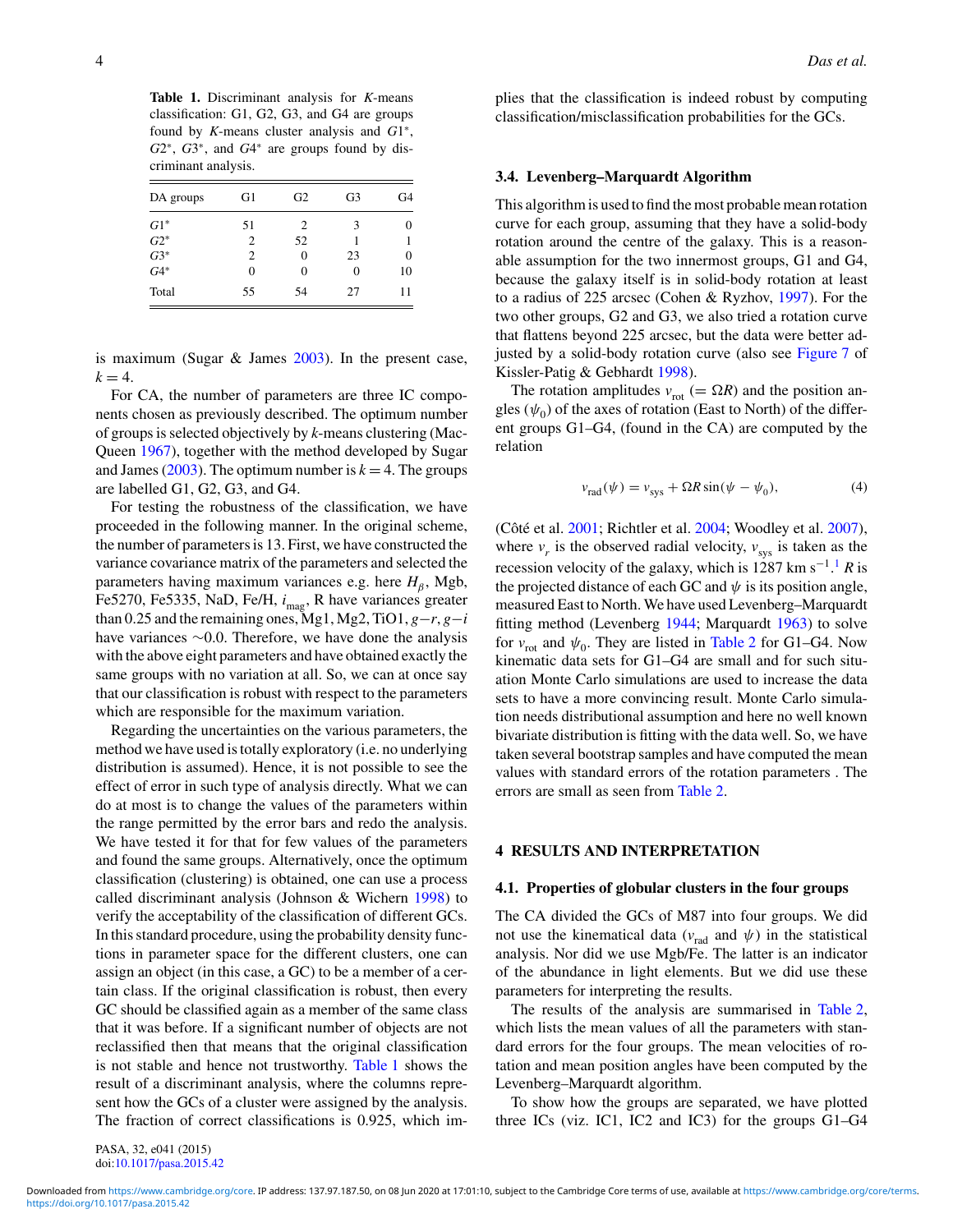<span id="page-4-0"></span>**Table 2.** Mean values of various parameters of G1–G4 together with kinematics.

| Parameter                     | G1                   | G2                   | G <sub>3</sub>      | G4                  |
|-------------------------------|----------------------|----------------------|---------------------|---------------------|
| No. of GCs                    | 55                   | 54                   | 27                  | 11                  |
| $H_{\beta}$                   | $2.0271 \pm 0.0735$  | $1.9489 \pm 0.08$    | $2.0607 \pm 0.08$   | $1.238 \pm 0.13$    |
| Mg1                           | $-0.00907 \pm 0.004$ | $-0.01204 \pm 0.004$ | $-0.0323 \pm 0.005$ | $0.1015 \pm 0.01$   |
| Mg2                           | $0.08618 \pm 0.007$  | $0.09270 \pm 0.007$  | $0.01981 \pm 0.009$ | $0.2781 + 0.02$     |
| Mgb                           | $2.123 \pm 0.115$    | $2.537 \pm 0.12$     | $1.1511 \pm 0.09$   | $4.765 \pm 0.19$    |
| Fe5270                        | $2.019 \pm 0.102$    | $1.9381 \pm 0.073$   | $0.711 \pm 0.13$    | $2.876 \pm 0.17$    |
| Fe5335                        | $1.5482 \pm 0.09$    | $1.6481 \pm 0.08$    | $0.5448 \pm 0.09$   | $2.405 \pm 0.24$    |
| NaD                           | $1.5122 \pm 0.09$    | $1.6646 + 0.001$     | $1.03 \pm 0.11$     | $5.125 \pm 0.52$    |
| TiO1                          | $0.01169 \pm 0.002$  | $0.0172 \pm 0.04$    | $0.00081 \pm 0.002$ | $0.03682 \pm 0.003$ |
| Fe/H                          | $-0.9807 \pm 0.05$   | $-0.832 \pm 0.07$    | $-1.6289 \pm 0.08$  | $-0.06 \pm 0.06$    |
| Mgb/Fe                        | $1.2318 \pm 0.0628$  | $1.4184 + 0.0513$    | $3.49 \pm 1.36$     | $1.8543 \pm 0.0925$ |
| $i_{\text{mag}}$              | $20.229 \pm 0.06$    | $20.077 \pm 0.006$   | $20.476 \pm 0.06$   | $20.002 \pm 0.13$   |
| $g-r$                         | $0.60291 \pm 0.005$  | $0.61833 \pm 0.01$   | $0.55037 \pm 0.006$ | $0.72 \pm 0.02$     |
| $g-i$                         | $0.8727 \pm 0.01$    | $0.9076 \pm 0.01$    | $0.7837 \pm 0.01$   | $1.0855 \pm 0.04$   |
| R                             | $147.73 \pm 8.36$    | $338.03 \pm 8.92$    | $234.2 \pm 17.9$    | $146.4 \pm 19.6$    |
| $v_{\rm rot}$                 | $30.92 \pm 7.42$     | $232.96 \pm 69.73$   | $40.93 \pm 10.34$   | $249.02 \pm 19.11$  |
| $\psi_{\scriptscriptstyle O}$ | $92.58 \pm 14.27$    | $265.38 \pm 19.41$   | $167.20 \pm 13.59$  | $217.14 \pm 50.65$  |



**Figure 2.** Plot of IC1, IC2, and IC3 of G1(blue circles), G2(red circles), G3(green circles), and G4 (black circles) groups of GCs.

found in our analysis (Figure 2). That figure shows that the groups are well separated in IC space.

We first investigate how the different groups differ in their Lick index values, and how they compare in this respect with the simple stellar population models of Thomas, Maraston, & Johansson  $(2011)$ . As shown in Figures 3[–5,](#page-5-0) G3 has the lowest values of Fe5270, NaD,TiO, and Mgb, while G4 has the highest values of these Lick indices, and G1 and G2 are in between. These two latter groups differ in that G1 is marginally less chemically evolved than G2 (these two groups also differ in their spatial distribution and in their kinematics). In other words, the order of increasing overall chemical evolution is G3, G1, G2, and G4. The Lick index  $H\beta$  is an age indicator, higher values meaning younger ages,



**Figure 3.** Fe 5270 versus Mgb for G1–G4. Blue open squares for G1, red open squares for G2, green open squares for G3, black open squares for G4, cyan filled squares for GCs of M31. Black lines are stellar population models of Thomas et al.[\(2011\)](#page-9-0) for an age of 12 Gyr, a dotted line for α/*Fe*  $= -0.3$  and solid lines are for  $\alpha$ /Fe = 0.0, 0.3, and 0.5 respectively from left to right.

but this index is also sensitive to the colour of the Horizontal Branch (HB), higher values meaning a bluer HB. A bluer HB in turn can be due to He-enriched stars. So the interpretation of [Figure 6,](#page-5-0) which shows the run of  $H\beta$  versus Mgb, is best done with the help of stellar population models, namely those of Thomas et al. [\(2011\)](#page-9-0). The data are well fit by models of 12 Gyr, albeit with a large scatter suggesting a variety of HBs and/or of  $\alpha$ /Fe. An alternative explanation in terms of stellar populations with younger ages is not possible because

<sup>&</sup>lt;sup>1</sup>Côté et al. ([2001\)](#page-8-0) adopted  $v_{\text{sys}}$ =1350 km s<sup>-1</sup>.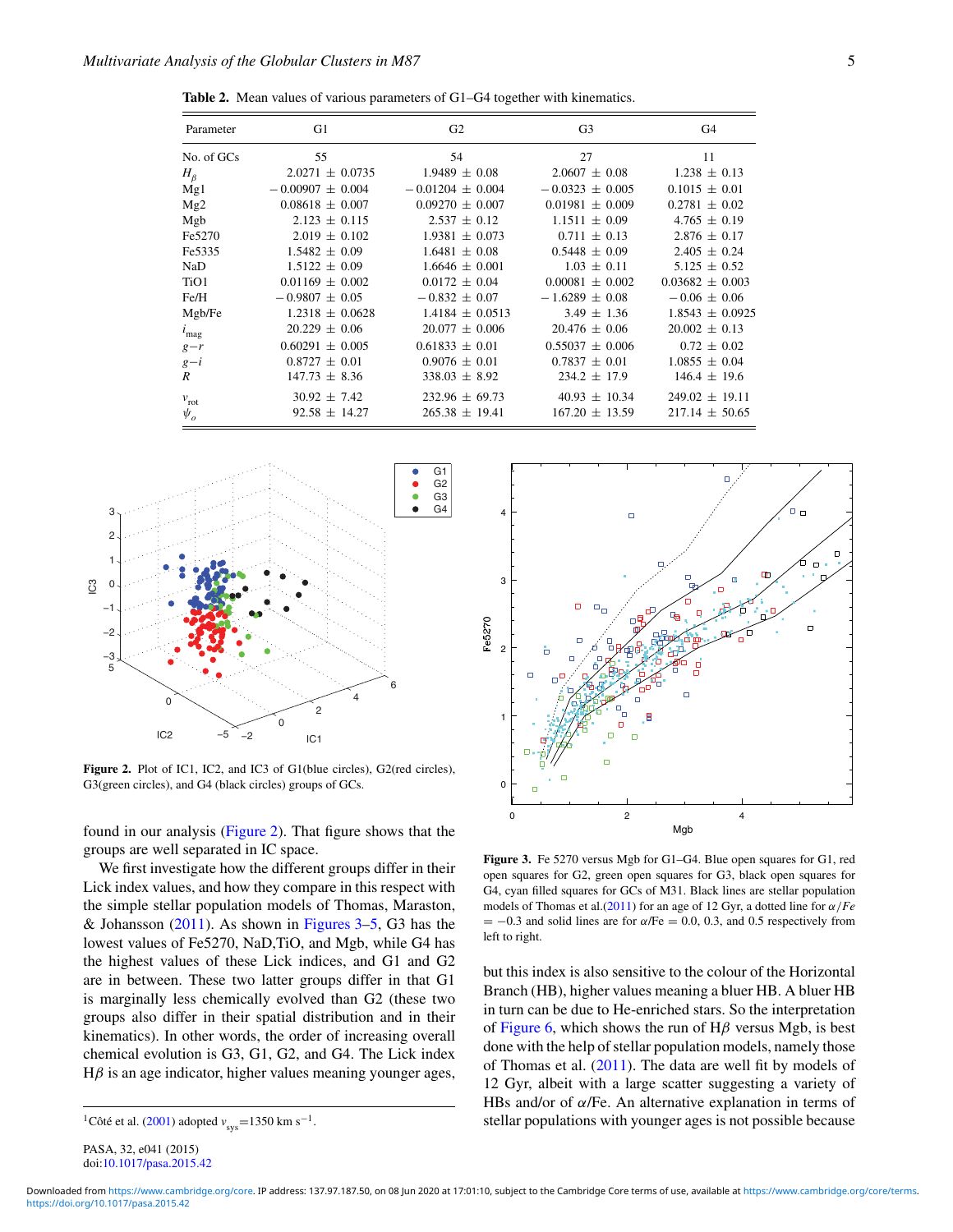$\mathfrak{c}$ 

2

 $44$ 

<span id="page-5-0"></span>6



Mgb

 $\Box$ 

0 2 4



**Figure 5.** TiO1 versus Mgb for G1–G4 along with GCs of M31 and NGC4472. The colours and symbols are the same as in Figure 4. TiO1 is higher in the GCs of the spiral galaxy than in those of the elliptical galaxies.

it would not be compatible with the observed broad-band colours (see below).

We next investigate the colours of the stellar populations in the GCs of M87. The colour–colour diagram for the different groups is shown in Figure 7. There is a progressive

PASA, 32, e041 (2015) doi[:10.1017/pasa.2015.42](http://dx.doi.org/10.1017/pasa.2015.42)



**Figure 6.** *H*β vesus Mgb for G1–G4. The colours and symbols are same as in Figure 4. The large spread in  $H\beta$  in G1–G4 can be due to a spread in α/Fe and/or in colour of the Horizontal Branch.



**Figure 7.** (*g*−*i*) versus (*g*−*r*) for G1–G4. The colours and symbols are the same as in [Figure 3.](#page-4-0) The green and blue solid lines are Yonsei models for an age of 12 Gyr, and for 0 and 70% secondary stellar populations respectively.

reddening of the populations, from G3 (green) to G1 (blue) followed by G2 (red) and G4 (black). This is predicted by models of synthetic stellar populations as a result of increasing age and/or metallicity. Since the models of Thomas et al. [\(2011\)](#page-9-0) do not predict the evolution of broad-band colours, we adjusted Yonsei models of simple stellar populations (Chung et al. [2013\)](#page-8-0) to the data [\(Figure 8\)](#page-6-0). The models for

<https://doi.org/10.1017/pasa.2015.42> Downloaded from [https://www.cambridge.org/core.](https://www.cambridge.org/core) IP address: 137.97.187.50, on 08 Jun 2020 at 17:01:10, subject to the Cambridge Core terms of use, available at <https://www.cambridge.org/core/terms>.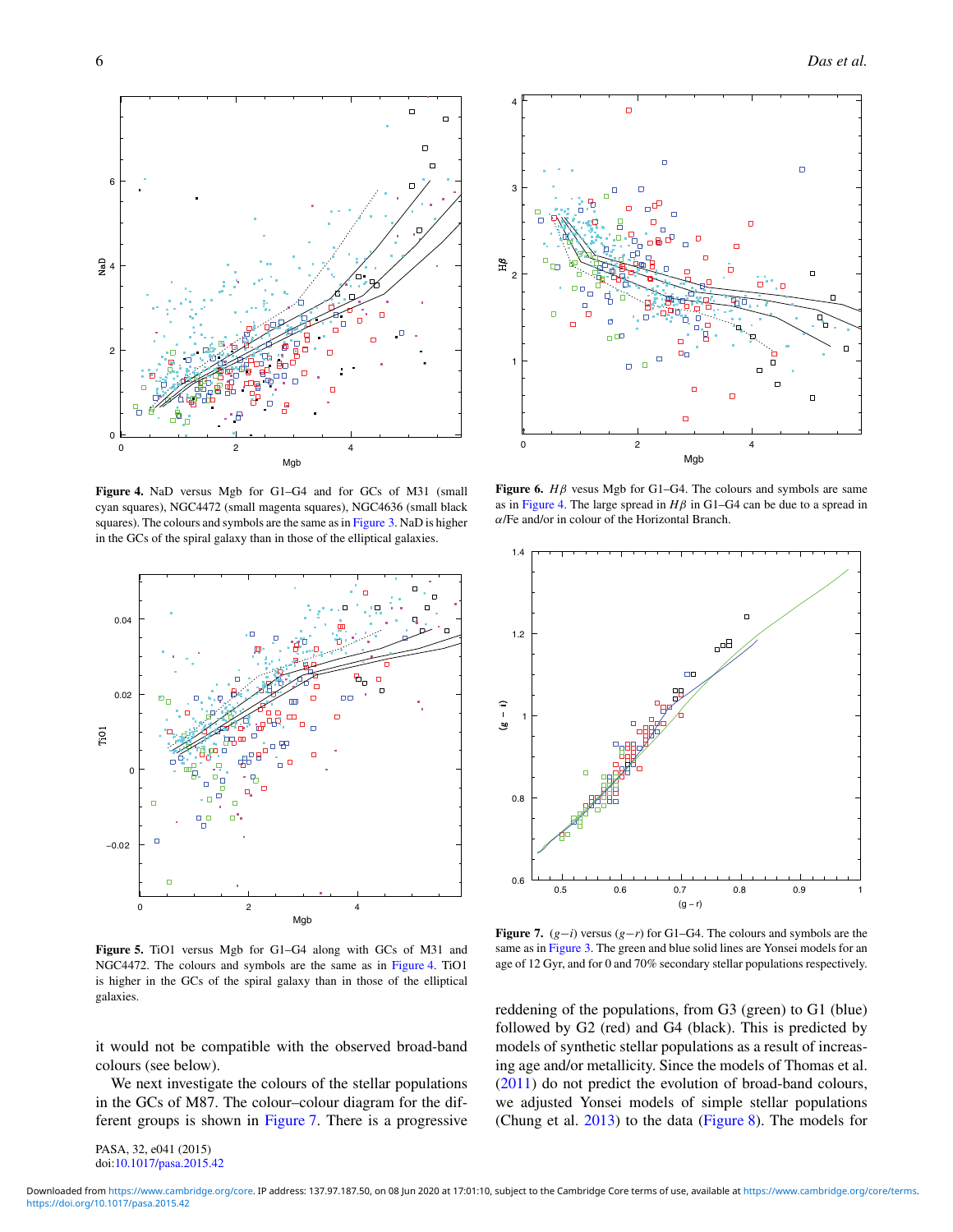<span id="page-6-0"></span>

**Figure 8.** [Fe/H] versus (*g*−*i*) for G1–G4. The colours and symbols are same as that for [Figure 3.](#page-4-0) The green and blue lines are Yonsei stellar population models (Chung et al. [2013\)](#page-8-0) for an age of 12 Gyr and 0 and 70% He enhanced secondary populations respectively.

metallicities ranging from  $[Fe/H] = -2.6$  to 0.6, an age of 12 Gyr and  $\alpha/Fe = 0.3$  are shown as solid lines, green and blue for 0 and 70% secondary populations respectively. Changing  $\alpha$ /*Fe* will only shift the model down diagonally on the figure, and changing the initial mass function has little effect on the models (see Chung et al. [2013\)](#page-8-0). The comparison of our data to the Galev models (Kotulla et al. [2009\)](#page-8-0), and to the models of Maratson et al. [\(2003\)](#page-8-0) gave results (not shown) very close to those of the Yonsei model for 0% secondary populations. For the Maraston models, we converted the CFH-Megcam magnitudes to SDSS using the paper by Betoule et al. [\(2013\)](#page-8-0).

The colours of the metal-poor GCs (shown on [Figure 7\)](#page-5-0) are well fit by the models. On the other hand, the metalintermediate (G1) and metal-rich (G2) GCs can only be explained by a Helium-enriched secondary stellar population (Chung et al. [2013\)](#page-8-0). No Yonsei model population with a realistic age is able to account for the colours of group G4. We have no explanation for the colours of this group, other than that they are unusual. It is not possible to advocate younger stellar populations instead of He-enriched ones to interpret the colours of the groups, because such populations are bluer in both colours, but more so in  $(g - i)$ . Further evidence for He enhancement in the metal-intermediate and metal-rich GCs of M87 is the far ultraviolet excess detected in the GCs of M87 by Sohn et al. [\(2006\)](#page-9-0), an excess which increases with metallicity. Kaviraj et al. [\(2007\)](#page-8-0) interpret this excess by the possible presence of hot HB stars from super-He-rich stellar populations, even though their predicted ages are unrealistically old.

We next compare the properties of the GCs of M87 with those of other galaxies. The GCs of M87 have values of Fe5270 and H $\beta$  at a given Mgb (see [Figures 3](#page-4-0) and [6\)](#page-5-0) that are

PASA, 32, e041 (2015) doi[:10.1017/pasa.2015.42](http://dx.doi.org/10.1017/pasa.2015.42)



**Figure 9.** Fe/H versus light-element abundance indicator Mgb/Fe for G1– G4. The colours and symbols are same as in [Figure 3.](#page-4-0) The blue, red, and black lines are stellar populations of Thomas et al. [\(2011\)](#page-9-0) for  $\alpha$ /Fe = 0.0, 0.3, and 0.5 respectively.  $\alpha$ /Fe increases with metallicity in G1, G2, and G4, while in G3 it has a peculiar behaviour.

comparable to those of M31, but generally lower values of NaD and TiO at a given Mgb (see [Figures 4](#page-5-0) and [5\)](#page-5-0), except G4. In the latter two figures, the predictions of the simple stellar population models seem to hold the middle ground between the GCs of M87 and of M31. Concerning NaD, the high values observed in M31 might be partly due to interstellar absorption and thus less reliable. We are indebted to the referee for this remark. To better understand the significance of these lower values, we also plotted the same data for GCs of two other elliptical galaxies in Virgo, NGC 4472 and 4636 on [Figures 4](#page-5-0) and [5.](#page-5-0) The GCs of these two other ellipticals show the same behaviour as those of M87, suggesting that GCs in elliptical galaxies are different from those of spirals in this respect, except at very high metallicities. We speculate that Na is underabundant in G1–G3 and that the Na  $-$  O anticorrelation present in Galactic GCs, interpreted as a result of multiple stellar populations, is only present in G4.

The abundance of light elements tends to decrease with increasing metallicity in the GCs of our Galaxy (Fraix-Burnet, Davoust & Charbonnel [2009\)](#page-8-0), M31 (Colucci et al. [2012a\)](#page-8-0), and the LMC (Colucci, Bernstein, & Cohen [2012b\)](#page-8-0), as expected from arguments of nucleosynthesis. High values of α/Fe result from star formation that occurs before type 1a supernovae significantly increase the abundance of Fe in the interstellar medium, and are expected mainly in metal-poor environments. In M87, we find that the opposite is true. We use Mgb/Fe  $= 2$  Mgb/(Fe5270 + Fe5335) as an indicator of  $\alpha$ /Fe and calibrate this indicator with the stellar population models of Thomas et al. [\(2011\)](#page-9-0). As shown on Figure 9, the light-element abundance increases with metallicity. For G1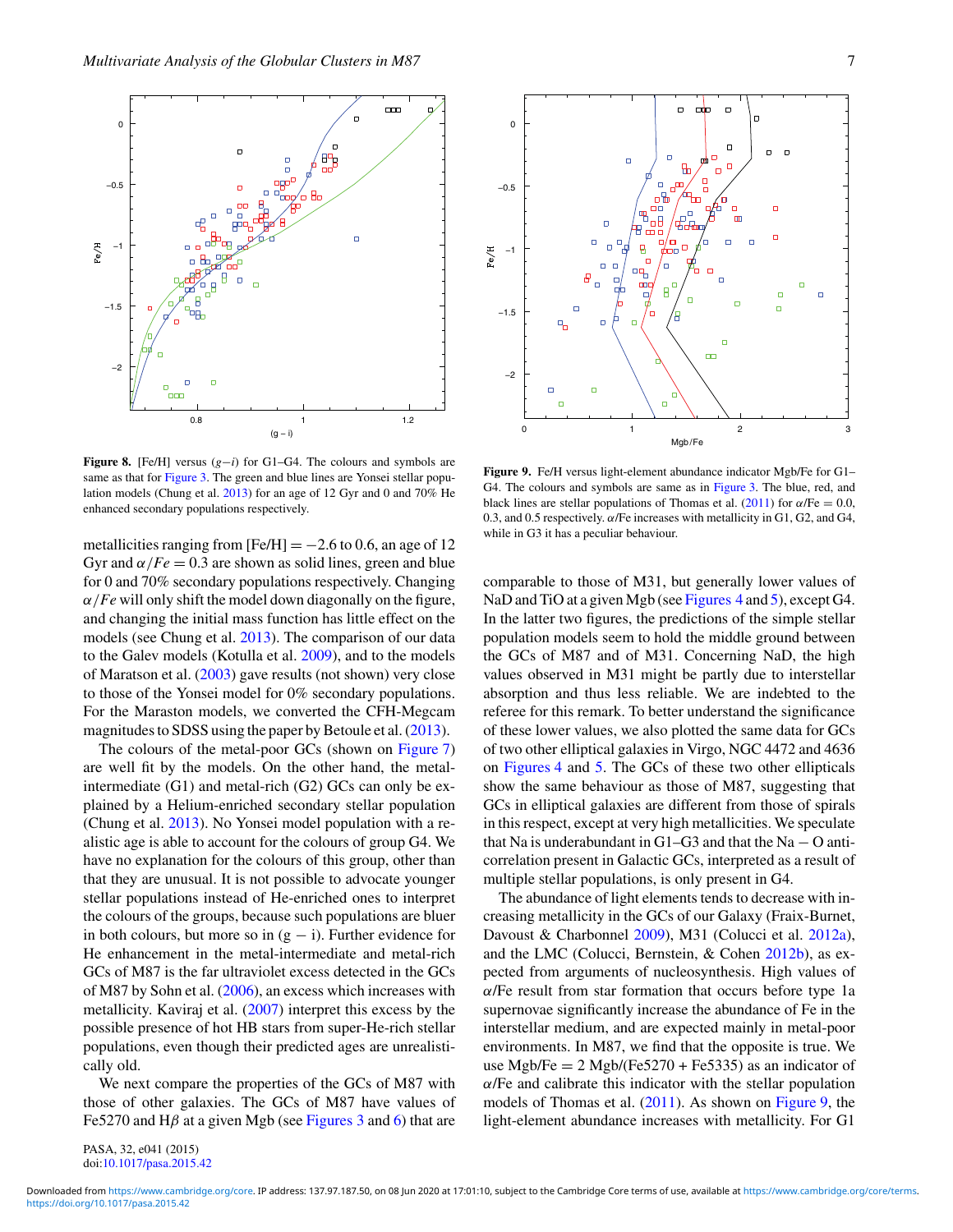

**Figure 10.**  $v_{rad}$  versus PA with fitted mean rotation curves for G1–G4. In the box for G2, the red open squares are for  $R \leq 300$  arcsec and the red full squares are for  $R > 300$  arcsec. The outer GCs of that group rotate faster than the inner GCs

and G2 it increases from 0 to 0.3, and for G4 it is about 0.4. For G3, which is very metal-poor, the disagreement between  $\alpha$ /Fe and its indicator Mgb/Fe suggests that the light-element ratio estimates, which are more uncertain at low metallicity, are just not reliable for this group, which is ignored. The contrast between the GCs of M87 and those of our Galaxy and M31 in this respect are further evidence that GCs of elliptical and spiral galaxies have different chemical histories.

We have adjusted a mean rotation curve to each of the four groups (see [Section 3.4\)](#page-3-0). The resulting parameters are listed in [Table 2,](#page-4-0) and the mean rotation curves of the four groups along with radial velocities of the GCs are shown in Figure 10. The only groups with clear evidence of rotation are G2 and G4. The outer (radius > 300 arcsec) clusters of the group G2 rotate faster than the inner ones. Schuberth et al. [\(2010\)](#page-9-0) have found that the metal poor GCs in the outer region of NGC 1399 (the non-rotating giant elliptical galaxy in the centre of the Fornax cluster) is the only GC population that shows significant rotation. The difference with M87 is that G2 is not the metal poorest group. There is marginal evidence for rotation in G1, about an axis which is orthogonal to that of G2. There is also evidence for rotation in G4, whose spatial distribution is flattened in the plane of rotation (along position angles of maximum or minimum radial velocity; see Figure 10). As G4 is centrally concentrated, it is worth mentioning the recent study of Emsellem et al. [\(2007\)](#page-8-0), who

find a counter-rotating core in the central 2 arcsec of M87, in position angle 20 degrees. In a detailed kinematic study of the GCs of M87, Strader et al. [\(2011\)](#page-9-0) have found subpopulations with distinct kinematical behaviours, and concluded that M87 is still in active assembly. They also warned that the old kinematical data (which include the present ones) predict a higher rotation than their new data. Our own kinematical results should thus be viewed with caution.

#### **4.2. Origin of the four groups**

The first stage of formation of a galaxy is a dissipative collapse. During that phase, chemical enrichment is expected to be accompanied by spin up of the metal-richer material which ends up in circular orbits, whereas the metal-poor material is in eccentric orbits (Eggen, Lynden-Bell, & Sandage [1962\)](#page-8-0). The formation of G3 and G4 can be associated to that phase : G3 in the outer parts from metal-poor material, G4 in the inner part from metal-rich material. The lack of rotation in G3, the flattened spatial distribution, strong rotation and high average  $\alpha$ /Fe in G4, are properties consistent with this assumption. Montes et al.  $(2014a)$  have shown that the central part of M87 is super solar and presumably formed first during the monolithic collapse of the galaxy.

Montes et al. [\(2014b\)](#page-9-0) have found that the innermost GCs of M87 (within 30 arcsec) are metal poorer than the stars in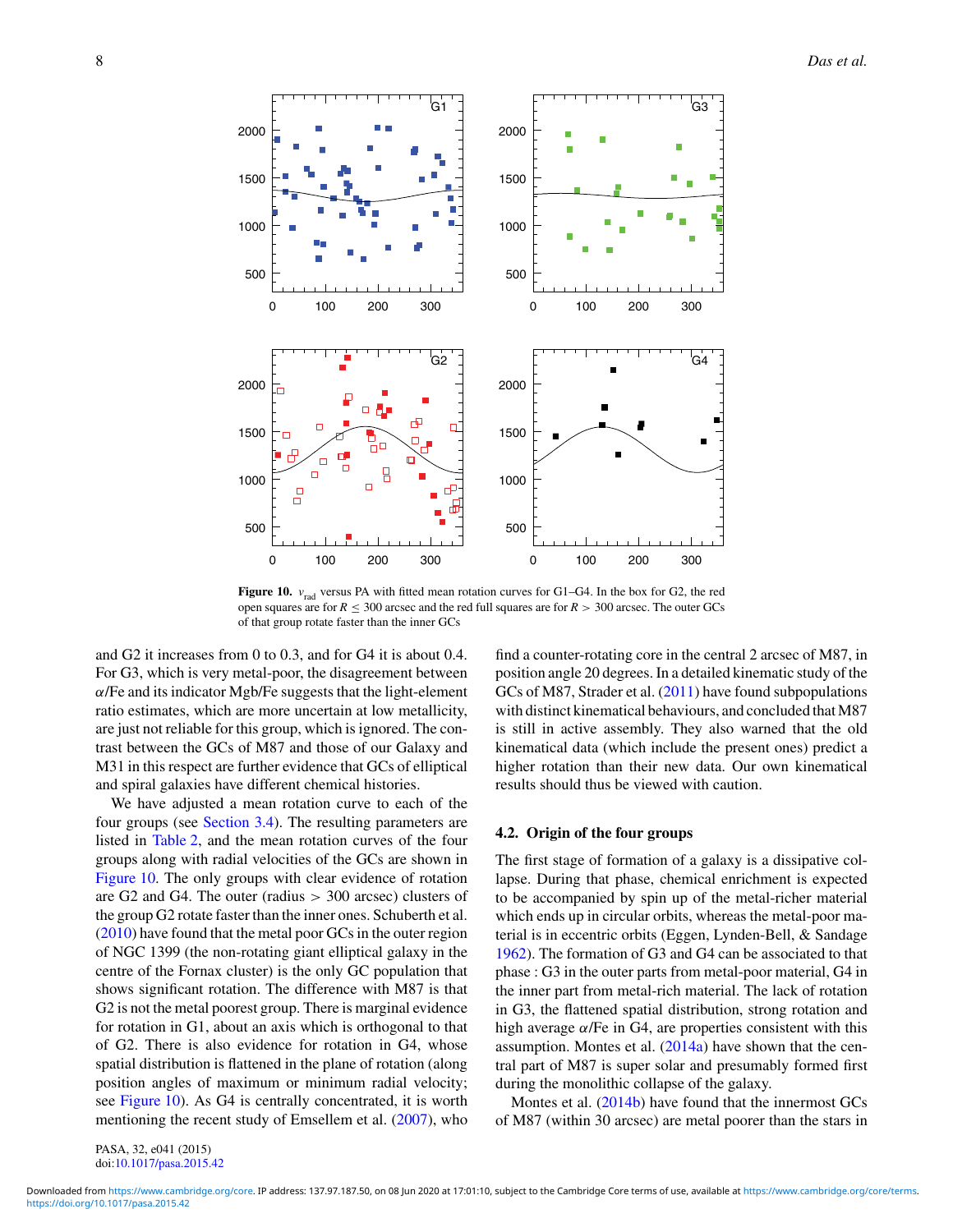<span id="page-8-0"></span>the region. We show that there are actually two populations of GCs (G3 and G4) near the centre, one of solar metallicity like the stars of the central region (Montes et al. 2014a).

In the second stage of formation, the galaxy accretes lowmass satellites in a dissipationless fashion (Bekki & Chiba 2005). The GCs of G1 and G2 may have formed in this phase. The difference between G1 and G2 could be one of time, G2 forming first and retaining the angular momentum of the gas from which it formed and G1 forming later from cooling flows close to the centre, the gas having lost its angular momentum to collision with gas clouds (viz. [Table 2,](#page-4-0)  $v_{\text{rot}}$ ). This would explain why the GCs of G1, near the centre, have little rotation, while those of G2, in the outer regions, rotate significantly. In this scenario, one thus expects the velocity of rotation to increase outward, which seems to be the case for the GCs of G2 :  $v_{\text{rot}} \sim 374.93 \text{ km s}^{-1}$  for  $R \ge 300$ , and  $v_{\text{rot}} \sim 179.92 \text{ km s}^{-1}$ ) for *R* < 300.

## **5 CONCLUSION**

We have performed a multivariate analysis of the chemical and photometric properties of the GCs of M87, and found four groups of clusters with distinct properties. The latter are used to propose a formation scenario for the different groups, in terms of dissipational collapse of the galaxy, followed by dissipationless accretion of matter.

Regardless of the clustering results, the reanalysis of data from the literature with recent stellar population models, those of Thomas et al. [\(2011\)](#page-9-0) and the Yonsei models (Chung et al. 2013), provides new insights into the chemical properties of the GCs of M87, compared to those of other galaxies. We have found that these properties are different from those of GCs in M31, in that the Lick indices NaD and TiO1 are higher at a given Mgb. We have also found a progressive excess blueing of the GCs with metallicity, which we interpret by the presence of an extreme blue HB, possibly due to He enriched secondary stellar populations. Finally,  $\alpha$ /Fe increases with metallicity, at variance with what occurs in GCs of spiral galaxies (our own and M31). Our interpretation is one among many others and remains speculative in view of the smallness of the sample and is not an ambitious as is needed. Our interpretation is only one possible way of understanding the results.

# **ACKNOWLEDGEMENTS**

We thank C. Chung for sending us tables for the Yonsei Evolutionary Population Synthesis models. We are also thankful to A.K.Chattopadhyay for useful discussions, and to Saptarshi Mondal for helping in some calculations. One of the authors (Tanuka Chattopadhyay) thanks DST, India for providing her a major research project for the work.

#### **REFERENCES**

Albazzaz, H., & Wang, X. Z. 2004, Industrial & Engineering Chemistry Research, 43(21), <sup>6731</sup>

- Babu, G. J., Chattopadhyay, T., Chattopadhyay, A. K., & Mondal, S. 2009, ApJ, 700, 1768
- Bekki, K., & Chiba, M. 2005, ApJ, 625, L107
- Betoule, M., et al. 2013, A&A, 552, A124
- Brodie, J. P., & Strader, J. 2006, ARA&A, 44, 193
- Chattopadhyay, A. K., Chattopadhyay, T., Davoust, E., & Mondal, S. 2009, ApJ, 705, 1533
- Chattopadhyay, A. K., Mondal, S., & Chattopadhyay, T. 2013, CSDA, 57, 17
- Chattopadhyay, T., & Chattopadhyay, A. 2007, A&A, 472, 131
- Chattopadhyay, T., & Karmakar, P. 2013, NewA, 22, 22
- Chattopadhyay, T., Sharina, M., Davoust, E., De, T., & Chattopadhyay, A. K. 2012, ApJ, 750, 91
- Chattopadhyay, T., Sharina, M., & Karmakar, P. 2010, ApJ, 724, 678
- Chung, C., Lee, S. Y., Yoon, S. K., & Lee, Y. W. 2013, ApJ, 769, L3
- Cohen, J. G., Blakeslee, J. P., & Côté, P. 2003, ApJ 592, 866
- Cohen, J. G., Blakeslee, J. P., & Ryzhov, A. 1998, ApJ, 808, 539
- Cohen, J. G., & Ryzhov, A. 1997, ApJ, 486, 230
- Colucci, J. E., Bernstein, R. A., Cameron, S. A., & McWilliam, A. 2012a, ApJ, 746, 29
- Colucci, J. E., Bernstein, R. A., & Cohen, J. 2012b, Proc. XII International Symp. on Nuclei in the Cosmos, 99
- Comon, P. 1994, SigPr, 36, 287
- Côté, P., et al. 2001, ApJ, 559, 828
- Eggen, O. J., Lynden-Bell, D., & Sandage, A. R. 1962, ApJ, 136, 748
- Emsellem, E., et al. 2007, MNRAS, 379, 401
- Fraix-Burnet, D., Chattopadhyay, T., Chattopadhyay, A. K., & Davoust, E. 2010, MNRAS, 407, 2207
- Fraix-Burnet, D., Davoust, E., & Charbonnel, C. 2009, MNRAS, 398, 1706
- Hanes, D. A., Cöté, P., Bridges, T. J., McLaughlin, D. E., Geisler, D., Harris, G. L. H., Hesser, J. E., & Lee, M. G. 2001, ApJ, 559, 812
- Huchra, J. P., & Brodie, J. P. 1987, AJ, 93, 779
- Jesseit, R., Cappellari, M., Naab, T., Emsellem, E., & Burkert, A. 2009, MNRAS, 397, 1202
- Johnson, R. A., & Wichern, D. W. 1998, Applied Multivariate Statistical Analysis (4th edn.; Upper Saddle River: Prentice Hall)
- Kaviraj, S., Sohn, S. T., O'Connell, R. W., Yoon, S.-J., Lee, Y. W., & Yi, S. K. 2007, MNRAS, 377, 987
- Kotulla, R., Fritze, U., Weilbacher, P., & Anders, P. 2009, MNRAS, 396, 462
- Krajnovic, D., et al. 2008, MNRAS, 390.93
- Kissler-Patig, M., & Gebhardt, K. 1998, AJ, 116, 2237
- Lada, C. J., & Lada, E. A. 2003, ARA&A, 41, 57
- Lambert, S. B., & Gontier, A.-M. 2009, A&A, 493, 317
- Levenberg, K. 1944, QApMa, 2, 164
- MacQueen, J. 1967, in Proc 5th Berkeley Symp. Math Prob. Vol.1, ed. L. M. Lecom & J. Neyman (Los Angeles: University of California Press), 281
- Maratson, C., Greggiol, L., Renzini, A., Ortolani, S., Saglia, R. P., Puzia, T. H., & Kissler-Patig, M. 2003, A&A, 400, 823
- Marquardt, D. W. 1963, SIAMJ, 11, 431
- Martell, S. L., & Grebel, E. K. 2010, A&A, 519, 14
- Montes, M., Trujillo, I., Prieto, M. A., & Acosta-Pulido, J. A. 2014a, MNRAS, 439, 990

PASA, 32, e041 (2015) doi[:10.1017/pasa.2015.42](http://dx.doi.org/10.1017/pasa.2015.42)